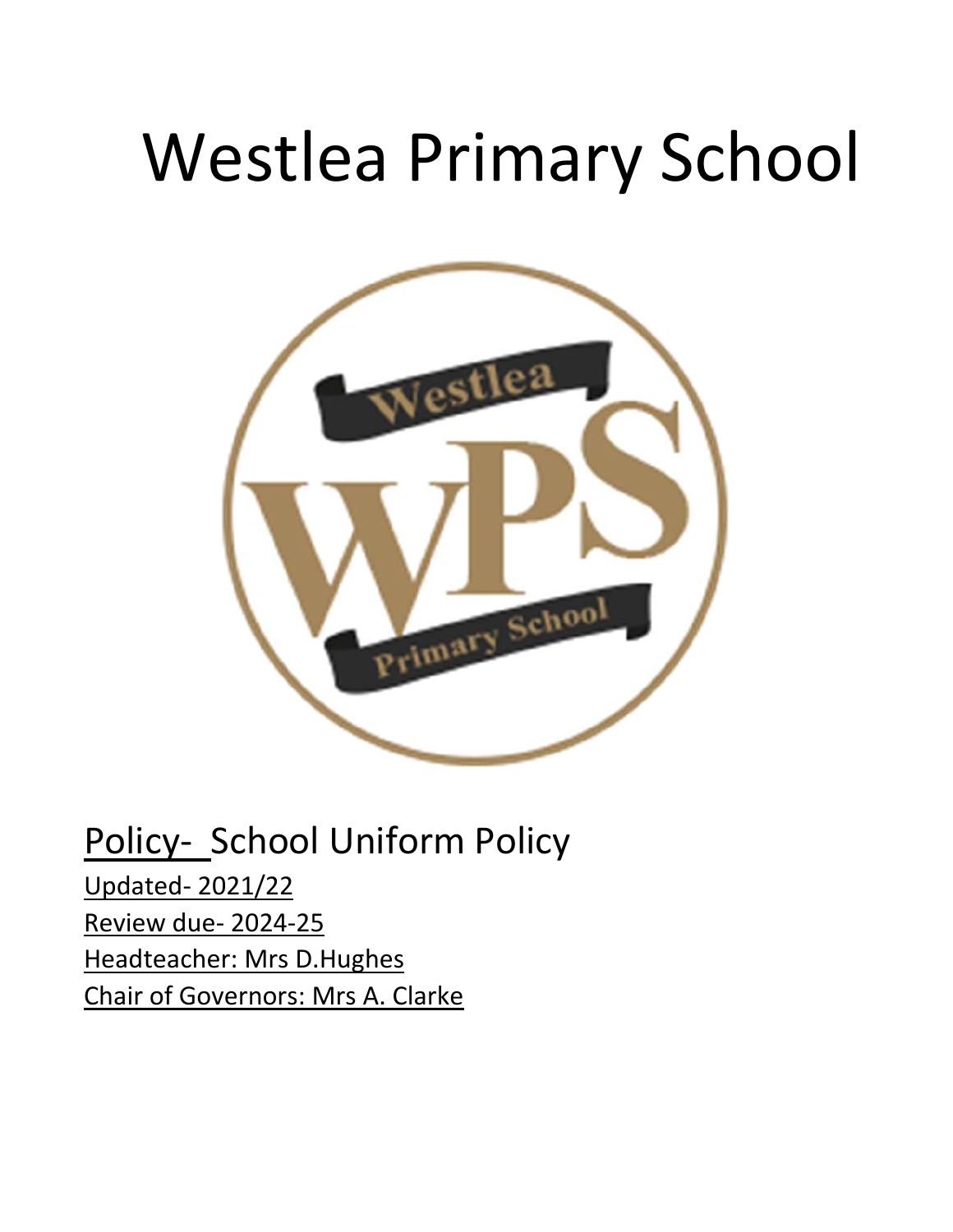We believe this policy relates to the following legislation:

- Health and Safety at Work Act 1974
- Education Reform Act 1988
- Education Act 1996
- School Standards and Framework Act 1998
- Human Rights Act 1998
- Learning and Skills Act 2000
- Special Educational Needs and Disability Act 2001
- Equality Act 2010
- Education Act 2011

The following documentation is also related to this policy:

- School Uniform in Multiracial Schools (NFER)
- School Uniform Guidance (DfE)

We have decided, after consultation with parents/carers, pupils, school personnel, community groups, local religious leaders and the Local Authority, to have a school uniform for pupils as we feel it plays an important part in supporting positive behaviour and discipline, developing the ethos of the school and supporting teaching and learning.

We acknowledge that we have an obligation under the Human Rights Act 1998 to protect and to accommodate the rights of individuals to display their religious or cultural dress. Any request based on social or cultural grounds for pupils to wear other items of clothing, other than or in addition to the specified school uniform, will be considered.

We believe we have a moral duty to keep costs low for parents as we realise they do not have an endless pot of cash for new school clothing. Therefore, we will ensure that our school uniform is affordable, provides best value and that it will be sustainably sourced.

We will consult with parents/carers, pupils, school personnel, community groups, local religious leaders and the Local Authority in order to gauge their views regarding any changes to the present school uniform. Parents and pupils will be informed well in advance of any changes to this policy coming into effect.

We wish to work closely with the School Council and to hear their views and opinions as we acknowledge and support Article 12 of the United Nations Convention on the Rights of the Child that children should be encouraged to form and to express their views.

We as a school community have a commitment to promote equality. Therefore, an equality impact assessment has been undertaken and we believe this policy is in line with the Equality Act 2010.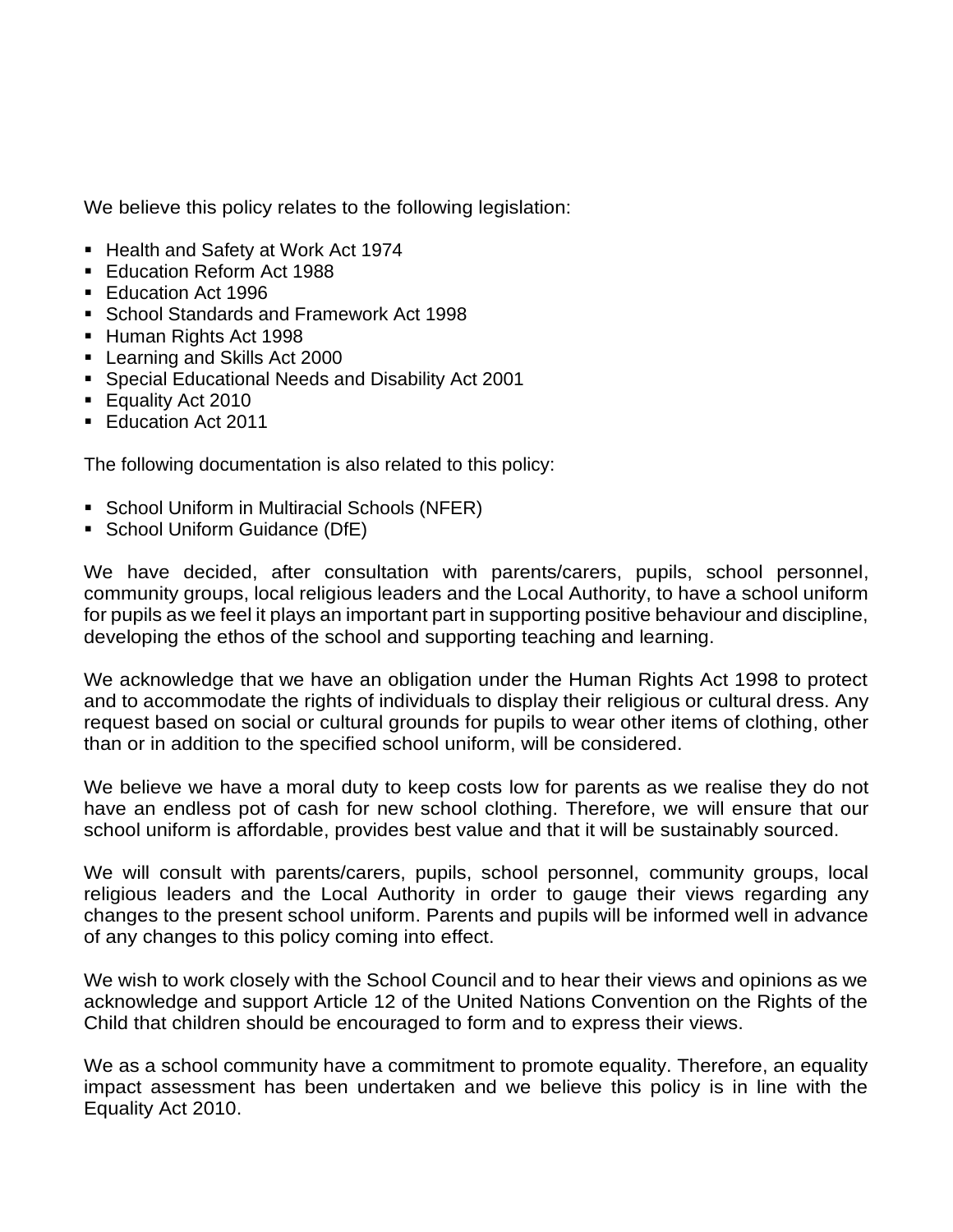We believe it is essential that this policy clearly identifies and outlines the roles and responsibilities of all those involved in the procedures and arrangements that is connected with this policy.

#### **Aims**

- To ensure pupils wear school uniform in order to support positive behaviour and discipline, to develop the school ethos and to support effective teaching and learning.
- To work with other schools and the local authority to share good practice in order to improve this policy.

#### **Responsibility for the Policy and Procedure**

#### **Role of the Governing Body**

The Governing Body has:

- **delegated to the Headteacher the responsibility of implementing and maintaining this** policy;
- delegated powers and responsibilities to the Headteacher to ensure all school personnel and visitors to the school are aware of and comply with this policy;
- responsibility for ensuring that the school complies with all equalities legislation;
- nominated a designated governor (Chair) to ensure that appropriate action will be taken to deal with all prejudice related incidents or incidents which are a breach of this policy;
- responsibility for ensuring funding is in place to support this policy;
- responsibility for ensuring this policy and all policies are maintained and updated regularly;
- responsibility for ensuring all policies are made available to parents;
- the responsibility of involving the School Council in the review of this policy;
- make effective use of relevant research and information to improve this policy;
- nominated a link governor to visit the school regularly, to liaise with the Headteacher and to report back to the Governing Body;
- **responsibility for the effective implementation, monitoring and evaluation of this policy**

#### **Role of the Headteacher**

The Headteacher will:

- delegate responsibility on its endorsement to the Senior Leadership Team;
- ensure all school personnel, pupils and parents are aware of and comply with this policy;
- ask all staff to report any pupil who does not comply with this policy;
- impose sanctions for non-compliance with school uniform;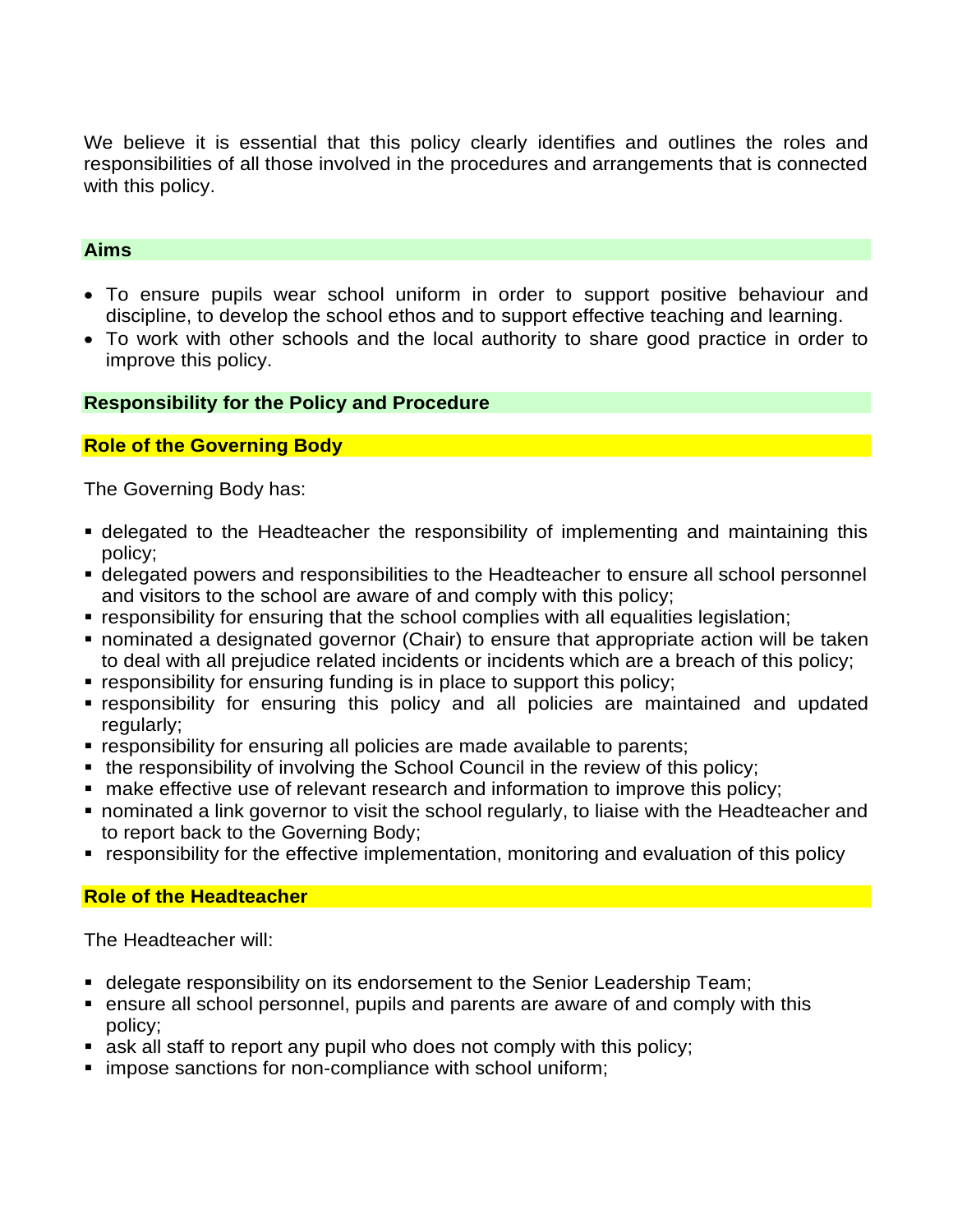- write to parents of pupils abusing this policy asking for their support before any further sanctions are imposed
- process any complaints received in the appropriate way as stated in the school's complaints policy;
- report to the Governing Body the number of pupils who abuse this policy;
- make effective use of relevant research and information to improve this policy;
- work closely with the link governor;
- **•** provide leadership and vision in respect of equality;
- provide quidance, support and training to all staff;
- **•** monitor the effectiveness of this policy;
- **E** annually report to the Governing Body on the success and development of this policy

# **Role of the Nominated Governor**

The Nominated Governor will:

- work closely with the Head teacher;
- ensure this policy and other linked policies are up to date;
- ensure that everyone connected with the school is aware of this policy;
- attend training related to this policy:
- **report to the Governing Body every term;**
- annually report to the Governing Body on the success and development of this policy

# **Role of School Personnel**

School personnel will:

- comply with all aspects of this policy;
- lead by example dressing appropriately in businesslike clothes;
- be of a neat and tidy appearance;
- report any pupil who does not comply with this policy;
- **E** implement the school's equalities policy and schemes;
- report and deal with all incidents of discrimination;
- attend appropriate training sessions on equality;
- report any concerns they have on any aspect of the school community

# **Role of Pupils**

Pupils will:

- be aware of and comply with this policy by wearing correct uniform;
- be polite and well behaved at all times;
- show consideration to others;
- obey all health and safety regulations in all areas of the school;
- co-sign and abide by the Home School Agreement;
- liaise with the school council about any improvements to this policy;
- take part in questionnaires and surveys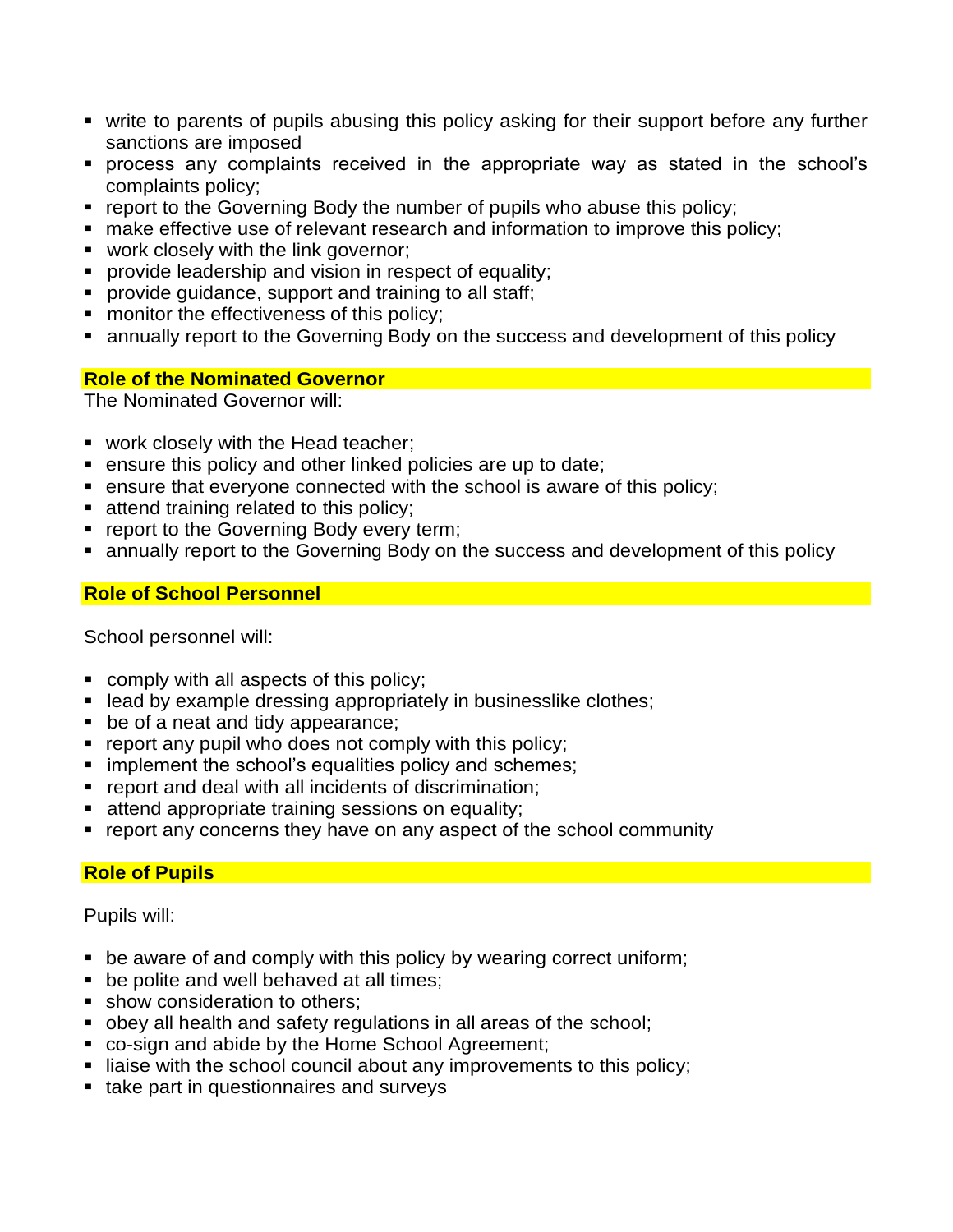#### **Role of the School Council**

The School Council will be involved in:

- **EXEDENT** discussing improvements to this policy during the school year;
- organising surveys to gauge the thoughts of all pupils;
- reviewing the effectiveness of this policy with the Governing

# **Role of Parents/Carers**

Parents/carers will:

- be aware of and comply with this policy by ensuring their children wear school uniform at all times;
- support the school Code of Conduct and guidance necessary to ensure smooth running of the school;
- be asked to take part periodic surveys conducted by the school.

#### **School Uniform**

| In school        | <b>Boys</b>                                                 | <b>Girls</b>                                                         |  |
|------------------|-------------------------------------------------------------|----------------------------------------------------------------------|--|
| <b>Uniform</b>   | Grey/black trousers, yellow<br>polo top and blue sweatshirt | Grey/black trousers/skirt,<br>yellow polo top and blue<br>sweatshirt |  |
| <b>Foot Wear</b> | sensible                                                    | sensible                                                             |  |
| <b>Jewellery</b> | Only a watch                                                | Only a watch                                                         |  |
| <b>Hair</b>      | No extreme styles or<br>colours                             | No extreme styles or<br>colours                                      |  |

| <b>Sports</b>       | <b>Boys</b>               | Girls                     |  |
|---------------------|---------------------------|---------------------------|--|
| <b>PE Clothing</b>  | <b>School PE kit</b>      | <b>School PE kit</b>      |  |
| <b>PE Foot Wear</b> | <b>Trainers/plimsoles</b> | <b>Trainers/plimsoles</b> |  |

#### **Sanctions**

We will take appropriate action if any pupil does not adhere to this policy. But first we will discuss with the pupil and the parent the reason why in order to establish a way forward.

Under no circumstance will any pupil be sent home for non-compliance with this policy.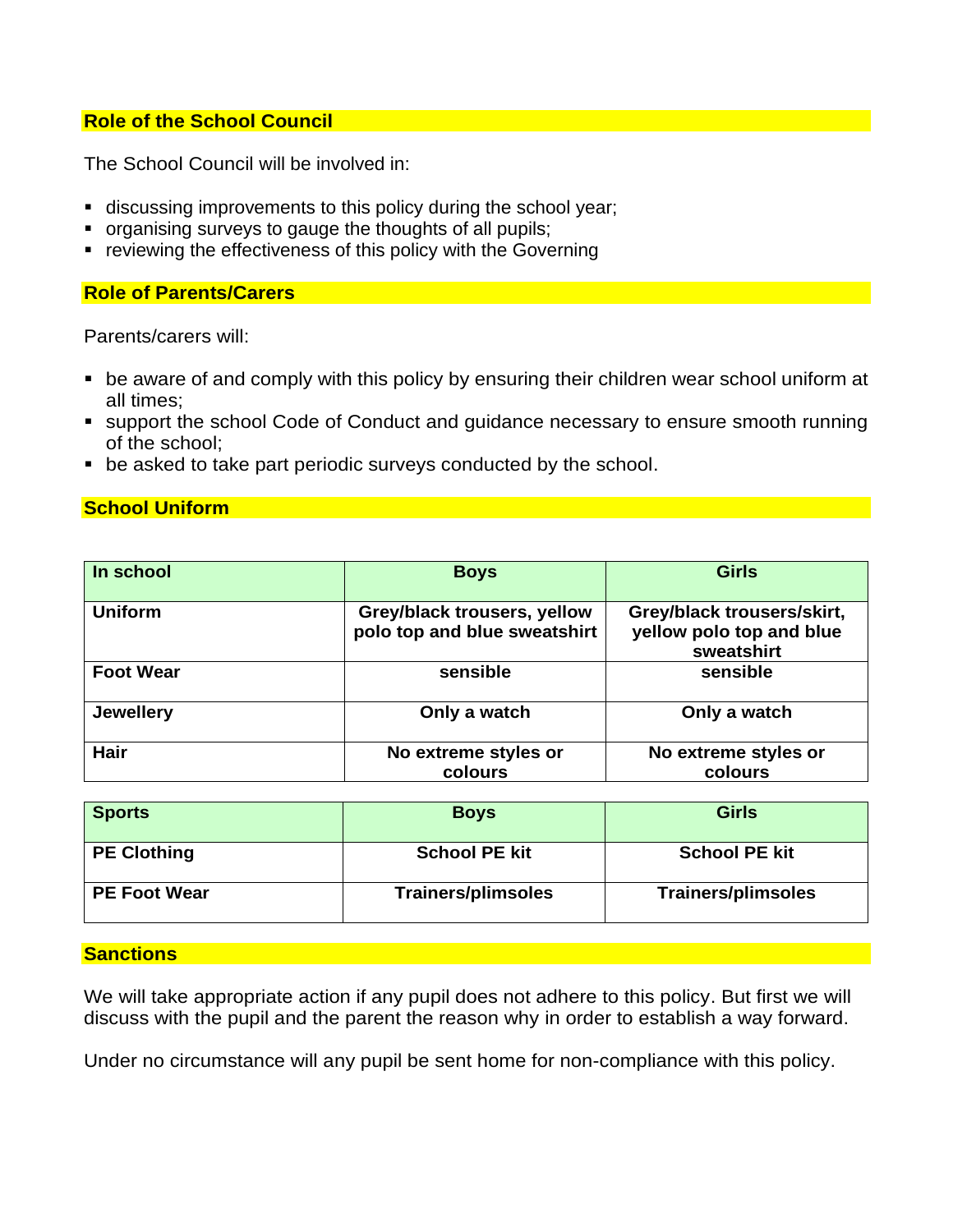### **Complaints**

We have in place clear procedures to deal with any complaint made against the school or individuals connected with it. We take any complaint seriously and we deal with them professionally following set procedures. (See Complaints policy)

### **Raising Awareness of this Policy**

We will raise awareness of this policy via:

- the School Prospectus
- the school website
- the Staff Handbook
- meetings with parents such as introductory, transition, parent-teacher consultations and periodic curriculum workshops
- school events
- meetings with school personnel
- communications with home such newsletters
- reports such annual report to parents and Headteacher reports to the Governing Body
- information displays

# **Training**

All school personnel:

- have equal chances of training, career development and promotion
- receive training on this policy on induction which specifically covers:
	- $\triangleright$  All aspects of this policy
	- ➢ Physical Education
	- ➢ Swimming
	- ➢ Educational Visits
	- ➢ Social Events for Pupils
	- $\triangleright$  Equal opportunities
	- ➢ Inclusion
- receive periodic training so that they are kept up to date with new information
- receive equal opportunities training on induction in order to improve their understanding of the Equality Act 2010 and its implications

#### **Equality Impact Assessment**

Under the Equality Act 2010 we have a duty not to discriminate against people on the basis of their age, disability, gender, gender identity, pregnancy or maternity, race, religion or belief and sexual orientation.